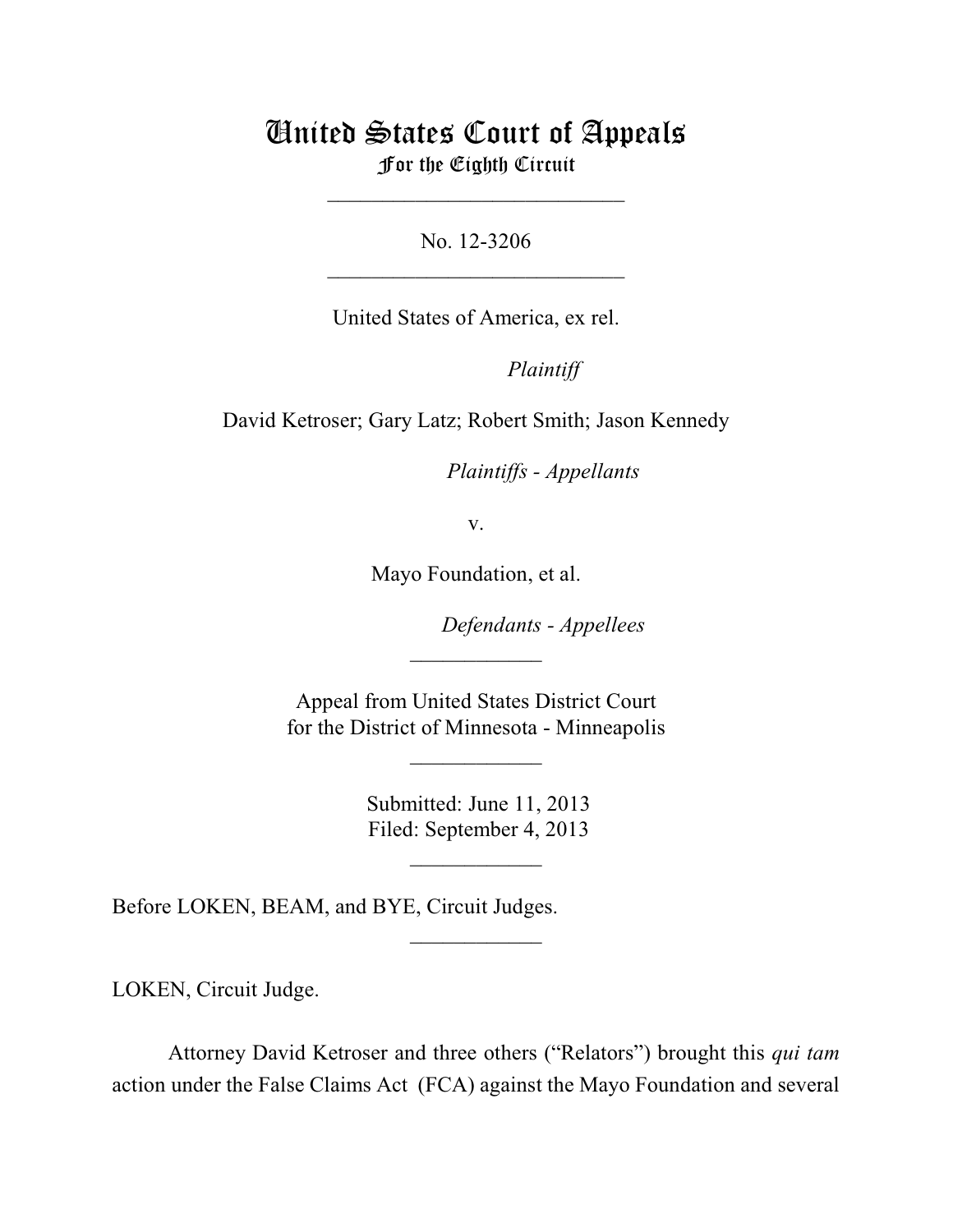related entities ("Mayo"), alleging that Mayo billed Medicare for surgical pathology services it did not provide. See 31 U.S.C. § 3729(a)(1)(A) and (B). The government intervened and filed a Complaint in Partial Intervention, alleging that Mayo billed Medicare for "permanent" surgical pathology slides it did not create or examine. See 31 U.S.C. § 3730(b)(2). The parties settled that claim. Relators filed a Second Amended Complaint asserting additional claims. They now appeal the dismissal of their additional claim that Mayo fraudulently billed for services it did not provide whenever it prepared and read a permanent tissue slide but did not prepare a separate written report of that service. The district court<sup>1</sup> concluded that it had subject matter jurisdiction over this claim because there was no prior public disclosure of this false claim, see  $\S 3730(e)(4)$ , but it dismissed the claim under Rule 12(b)(6) because "[t]he billing codes applicable to the claims submitted by Mayo do not explicitly require written reports [and] the regulation that sets forth the Medicare conditions of payment . . . requires a written report for clinical pathology services [but not] surgical pathology services." United States ex rel. Ketroser v. Mayo Found., No. 07-4676, Order, at \*5-6 (D. Minn. July 22, 2011). Reviewing these issues *de novo*, we agree and therefore affirm.

## **I. Background**

Medicare compensates qualified healthcare providers on a "fee-for-service" basis in which the provider bills for each discrete medical service. For "surgical pathology services" -- the analysis of tissue samples taken during a surgery -- each tissue slide a pathologist reads is billed as a separate service. Mayo's longstanding practice is to analyze every sample taken during a surgery using two different procedures. First, a "frozen" slide is made from a portion of the sample and immediately diagnosed by a pathologist who communicates with the surgeon while

<sup>&</sup>lt;sup>1</sup>The Honorable Joan N. Ericksen, United States District Judge for the District of Minnesota.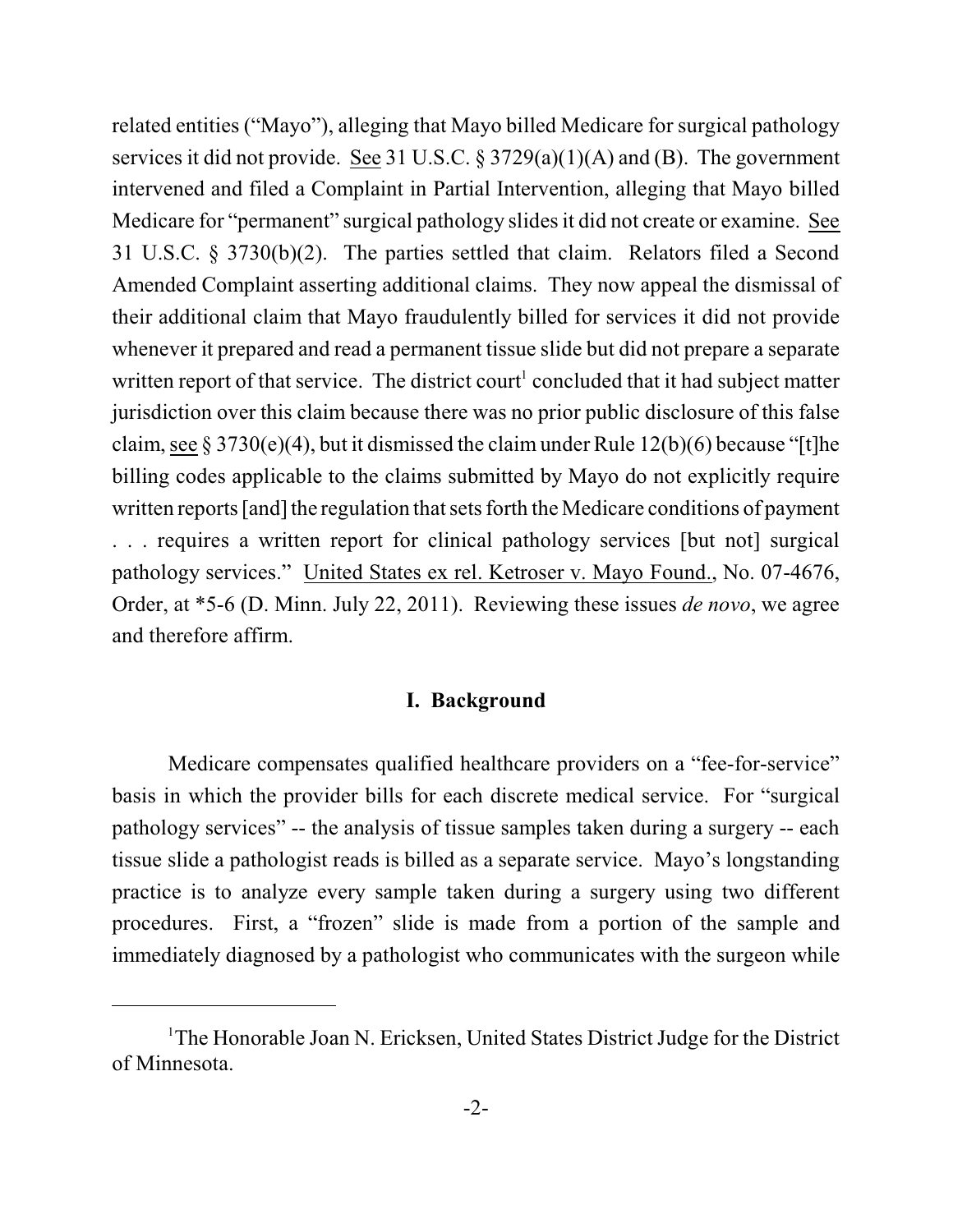the patient isstill in surgery. Second, a "permanent" slide is made fromthe remainder of the sample and read after the surgery through a durable, slower process. A published medical study described this dual-slide procedure in 1995. See Jorge A. Ferreiro, Jeffrey L. Myers, & David G. Bostwick, *Accuracy of Frozen Section Diagnosis in Surgical Pathology: Review of a 1-Year Experience with 24,880 Cases at Mayo Clinic Rochester*, 70 Mayo Clinic Proc. 1137, 1137-38 (Dec. 1995).

In August 2001, Medicare audited the records of frozen slides prepared in Mayo's pathology labs and found that many were prepared without the surgeon's specific request. $^2$  Medicare informed Mayo it would no longer pay for frozen slides unless they were specifically ordered by the treating surgeon. Mayo appealed this ruling, arguing that its practice of routinely preparing frozen slides reduced costs to Medicare by providing immediate diagnoses that reduced the need for subsequent surgeries. The Social Security Administration agreed, concluding that Mayo had documented the "medical necessity" for its frozen slide procedures. In re Mayo Med. Ctr., No. 999-18-0546 at \*5 (Social Security Adm. May 27, 2003).

This FCA claim involves a different aspect of Mayo's dual-slide procedure. Mayo submits separate surgical pathology claims for the frozen slide and the permanent slide that are prepared and examined froma patient's tissue sample. Based on initial review of the frozen slide, the Mayo pathologist prepares a written pathology report. The initial report is amended if subsequent review of the permanent slide shows that the initial report was incomplete or inaccurate. In most cases, no amendment is required, so no second report is prepared. Relators argue that Medicare regulations require a written report for every permanent slide for which a healthcare provider bills Medicare. Therefore, Relators argue, Mayo has habitually submitted false claims for Medicare payment of surgical pathology services not provided.

<sup>&</sup>lt;sup>2</sup>Mayo's normal practice in this regard is atypical. Most hospitals make only permanent slides unless the surgeon specifically requests a frozen slide.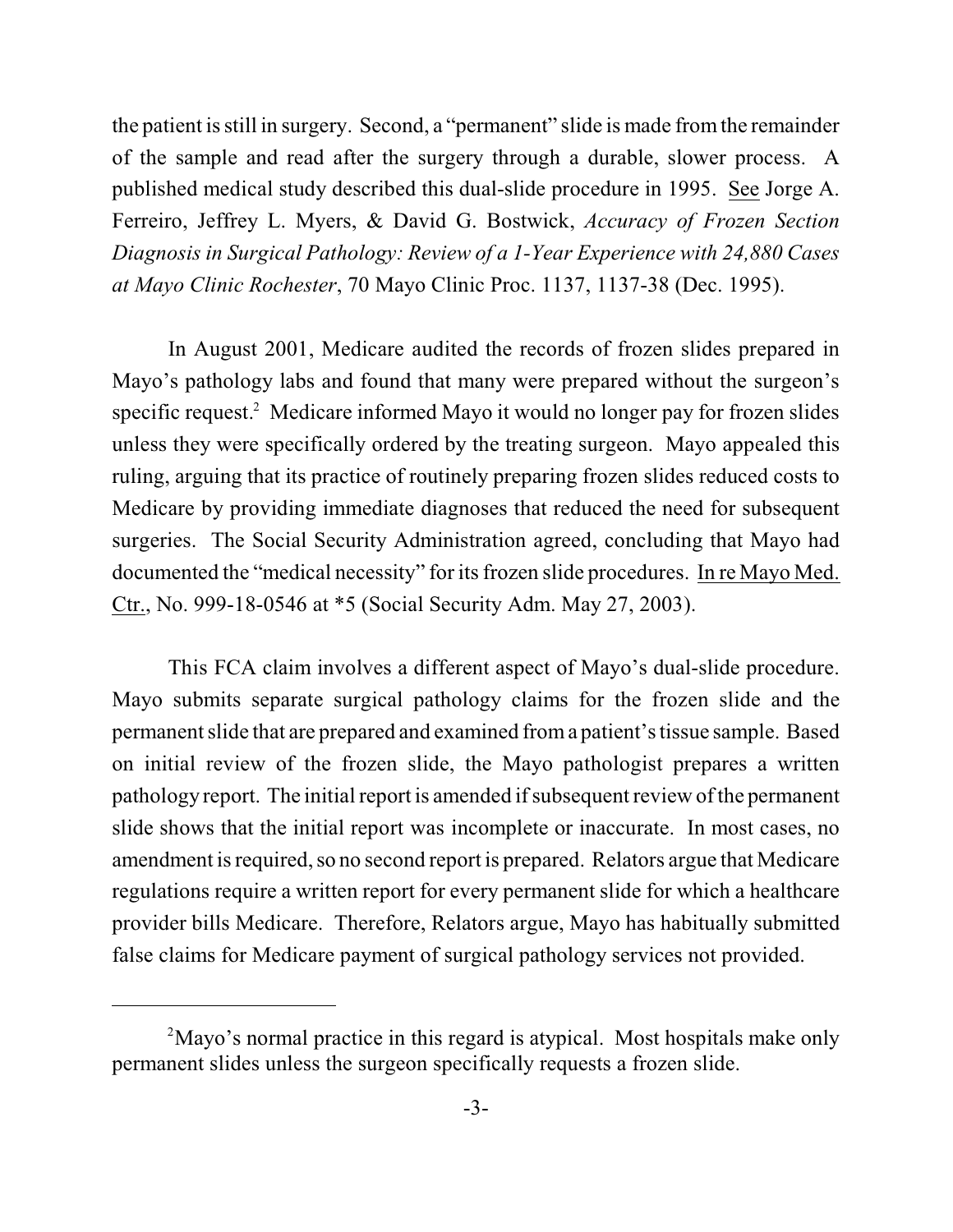## **II. The Public Disclosure Jurisdictional Bar**

When Relators filed this action, the FCA included a statutory public disclosure bar that withdrew jurisdiction to afford a relator FCA relief if the existence of the alleged fraud had been publicly disclosed, unless the relator was the "original source" of information demonstrating the fraud. Rockwell Int'l Corp. v. United States, 549 U.S. 457, 467-70 (2007), construing 31 U.S.C. § 3730(e)(4)(A).<sup>3</sup> Relators learned the factual basis for the FCA claim at issue while litigating wrongful death and medical malpractice claims against Mayo on behalf of former patients Dolores Smith and William Kennedy.<sup>4</sup> Comparing Mayo's medical records for these and other patients with the "Explanation of Benefits" the patients received from Medicare, Relators observed that, in most cases where Medicare paid claims for both frozen and permanent slides, only one report was in the patient's medical file.

Mayo moved to dismiss this failure-to-prepare-reports claim on the ground that Mayo's reporting procedures had been widely disclosed in public fora, including the 1995 medical study, the Social Security Administration proceedings, and the Steinlage litigation.

At the motion hearing before the district court, Relators argued that a great deal was publicly disclosed in the medical study and the administrative proceedings, but not the essence of the alleged fraud -- Mayo's practice of not preparing separate reports for permanent slides billed to Medicare as separate surgical pathology

<sup>&</sup>lt;sup>3</sup>The statute then provided: "No court shall have jurisdiction over an action under this section based upon the public disclosure of allegations or transactions in [enumerated sources] unless the action is brought by the Attorney General or the person bringing the action is an original source of the information."

<sup>&</sup>lt;sup>4</sup>The parties refer to the wrongful death action as "the Steinlage litigation." See Steinlage v. Giannini, No. 03-6067 (D. Minn. 2003).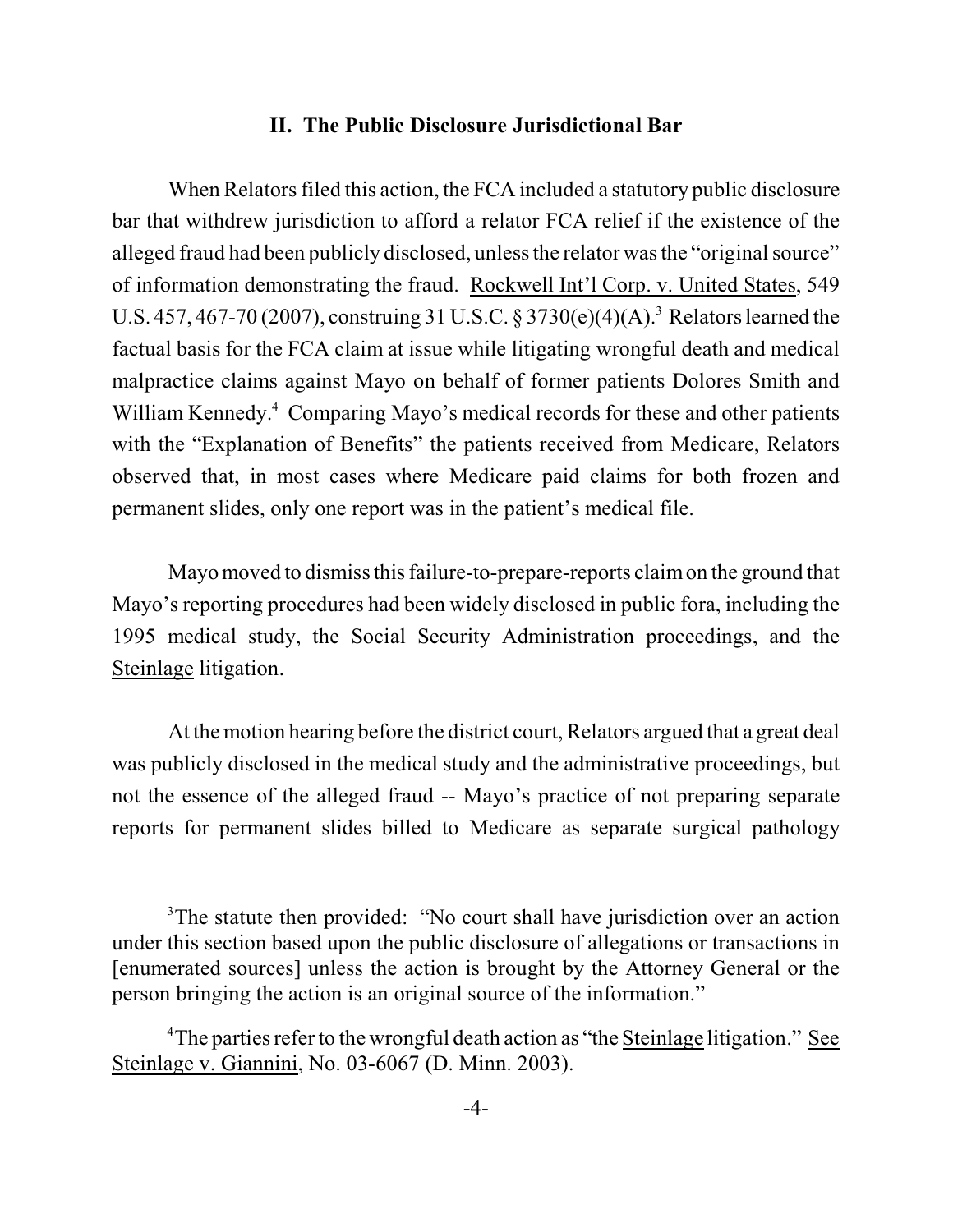services. Relators only learned of this practice during the Steinlage litigation from Mayo discovery responses that were never filed in court and therefore may not be considered *public* disclosures. This was a sound argument; § 3730(e)(4)(A) expressly limits the bar to "public disclosure of allegations or transactions in a . . . civil . . . *hearing*." See United States ex rel. McKenzie v. Bellsouth Tel., Inc., 123 F.3d 935, 939 (6th Cir. 1997), and cases cited (public disclosure "includes documents that have been filed with a court"); United States ex rel. Kinney v. Stoltz, 2002 WL 523869, at \*5 (D. Minn. 2002), aff'd on other grounds, 327 F.3d 671 (8th Cir. 2003). Mayo did not respond to this argument at the hearing.

The district court, without extended discussion, ruled that it had subject matter jurisdiction over this claim because the court "does not discern a public disclosure of the allegations regarding Mayo's alleged failure to prepare reports in the materials cited." On appeal, Mayo argues the court erred, asserting that Mayo's practice of not preparing written reports was specifically disclosed in the published 1995 medical study, in a 2002 Medicare administrative hearing, and in an affidavit filed in the Steinlage litigation. As the issue is jurisdictional, we must address it first.<sup>5</sup> Relators as the parties invoking federal jurisdiction have the burden of proof on this issue. See Hays v. Hoffman, 325 F.3d 982, 987 (8th Cir.), cert. denied, 540 U.S. 877 (2003).

We have carefully examined the materials cited in Mayo's brief and find no such specific disclosures. Accordingly, reviewing this issue *de novo*, we agree with the district court that Relators satisfied their burden of showing that the public disclosure bar did not deprive the court of jurisdiction over this specific claim. See United States ex rel. Hixson v. Health Mgmt. Sys., Inc., 613 F.3d 1186, 1188 (8th Cir.

<sup>&</sup>lt;sup>5</sup>As amended in 2010, § 3730(e)(4)(A) now provides that, if the bar applies, "The court shall dismiss an action or claim under this section, unless opposed by the Government." The parties agree that this case is governed by the statute in effect when the action was filed. See Graham Cnty. Soil & Water Conserv. Dist. v. United States ex rel. Wilson, 130 S. Ct. 1396, 1400 n.1 (2010).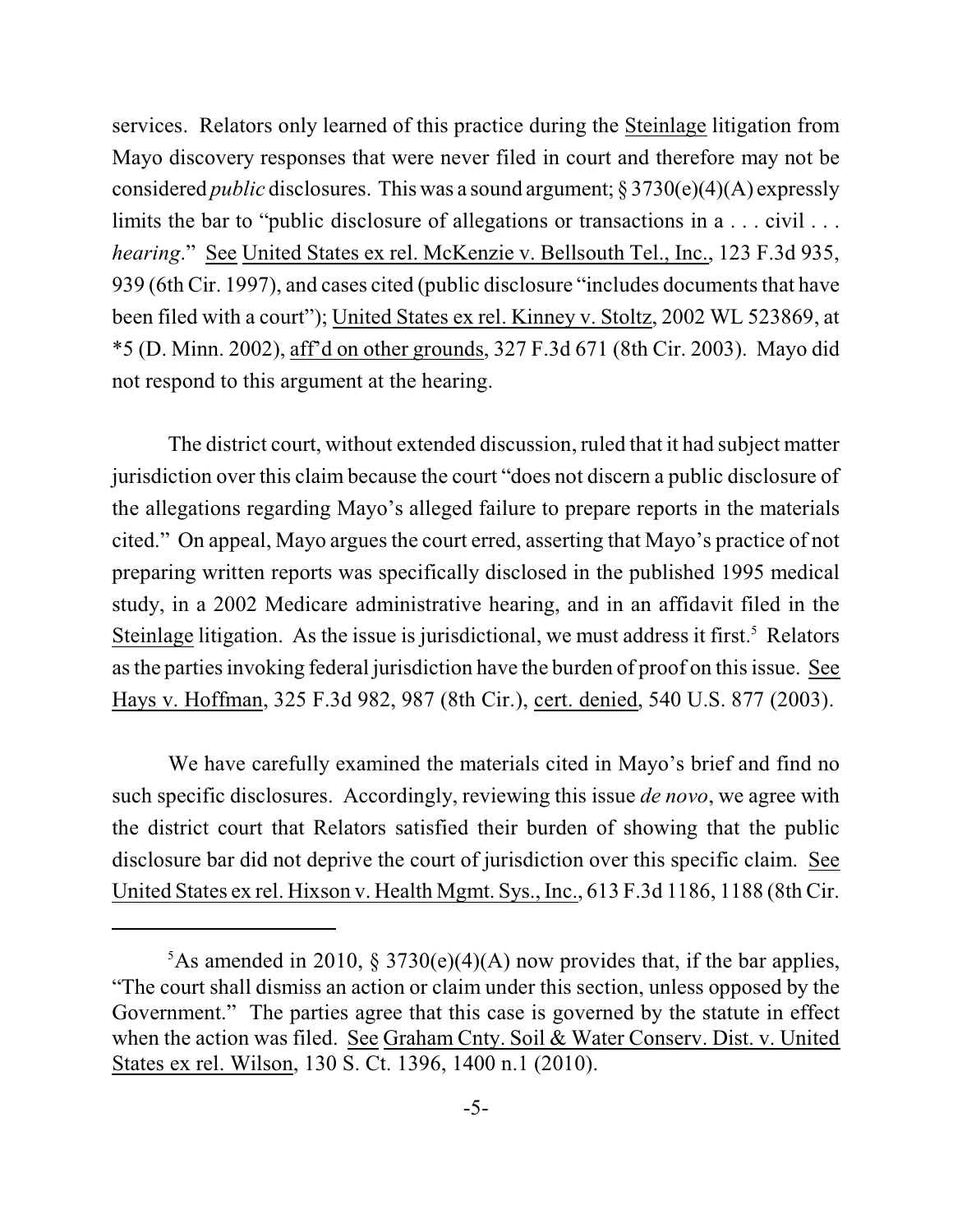2010) (to bar an FCA action, "the disclosure must reveal the critical elements of the fraudulent transaction"); Minn. Ass'n of Nurse Anesthetists v. Allina Health Sys. Corp., 276 F.3d 1032, 1044 (8th Cir.) (public disclosures must reveal "both the true state of facts and that the defendant represented the facts to be something other than what they were"), cert. denied, 537 U.S. 944 (2002).

## **III. Failure To State a Claim**

Turning to the merits of the claim at issue, the FCA imposes treble-damage liability on any person who "knowingly presents . . . a false or fraudulent claim for payment" to the government, or who "knowingly makes a false record or statement . . . to get a false or fraudulent claim paid or approved by the government." 31 U.S.C.  $\S$  3729(a)(1)(A), (B) (2008). "The FCA attaches liability, not to the underlying fraudulent activity, but to the claim for payment." Costner v. URS Consultants, Inc., 153 F.3d 667, 677 (8th Cir. 1998) (quotation omitted). "Without sufficient allegations of materially false claims, an FCA complaint fails to state a claim on which relief may be granted." United States ex rel. Vigil v. Nelnet, Inc., 639 F.3d 791, 796 (8th Cir. 2011). Therefore, to state a claim "that is plausible on its face," Ashcroft v. Iqbal, 556 U.S. 662, 678 (2009), Relators must plead facts raising more than a speculative possibility that Mayo's claims for Medicare payments were materially false or fraudulent. See United States ex rel. Raynor v. Nat'l Rural Utils., 690 F.3d 951, 956 (8th Cir. 2012).

<sup>&</sup>lt;sup>6</sup>These provisions were amended and renumbered to § 3729(a)(1) and (a)(2) in 2009; the amendment applies "to all claims . . . pending on or after [June 7, 2008]." Fraud Enforcement and Recovery Act of 2009, Pub. L. No. 111-21, § 4(a)(1), 4(f)(1), 123 Stat. 1617, 1621-22. Because we conclude that Relators' claim would fail under either version, we need not address an unresolved retroactivity issue. See United States v. Hawley, 619 F.3d 886, 894 (8th Cir. 2010). All citations to § 3729(a) in this opinion are to the prior version.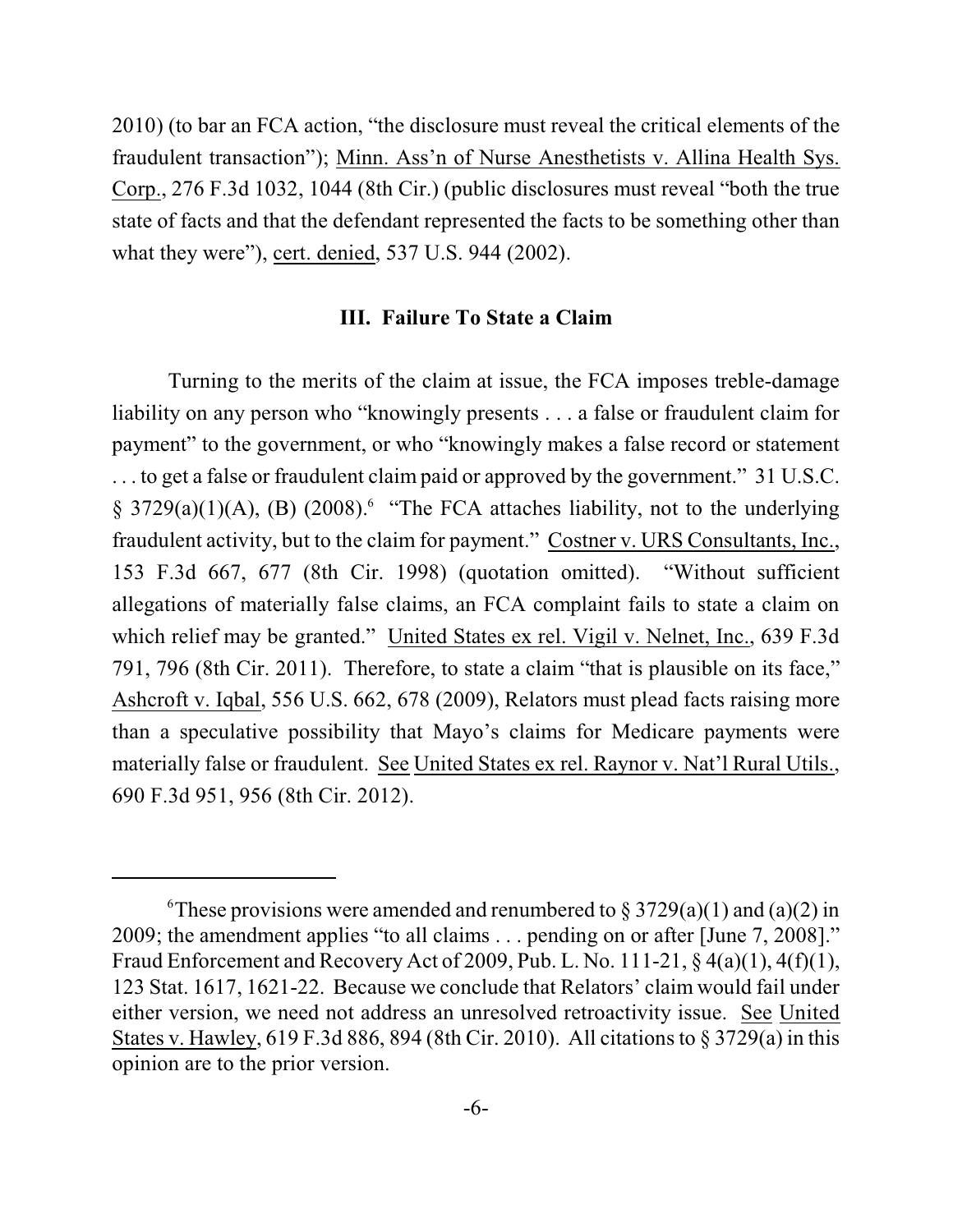Our review of this issue was substantially frustrated by Relators failure to put in the record even one example of a claim Mayo submitted to a Medicare paying agent seeking payment for surgical pathology services. This violated the wellestablished principle that a relator who "alleges a systematic practice of submitting fraudulent claims . . . must provide some representative examples of the alleged fraudulent conduct." United States ex rel. Roop v. Hypoguard USA, Inc., 559 F.3d 818, 822 (8th Cir. 2009) (quotation omitted). At bottom, we conclude, Relators alleged nothing more than regulatory noncompliance, which fails to state a claim because "the FCA does not encompass those instances of regulatory noncompliance that are irrelevant to the government's disbursement decisions." Vigil, 639 F.3d at 796; accord 31 U.S.C. § 3729(b)(4). Nonetheless, like the district court, we will examine the relevant Medicare regulations to see whether Mayo's alleged practice of submitting claims for Medicare payment for the creation and examination of permanent surgical pathology slides for which Mayo did not prepare a written report necessarily constituted the knowing submission of a false or fraudulent claim or statement within the meaning of 31 U.S.C.  $\S 3729(a)(1)(A)$  or (B).

Medicare regulations set forth conditions for when the payment of claims for "surgical pathology services" will be made on a fee schedule basis. See 42 C.F.R.  $\S$  415.130(b)(1).<sup>7</sup> The Medicare Reimbursement Manual, ch. 12,  $\S$  60(B), defines "surgical pathology services" by cross referencing the American Medical Association's "current procedural technology" (CPT) nomenclature for identifying particular medical services:

<sup>&</sup>lt;sup>7</sup>The regulations establish only three conditions for payment for surgical pathology services: "(1) The services are personally furnished for an individual beneficiary by a physician[;] (2) The services contribute directly to the diagnosis or treatment of an individual beneficiary[; and] (3) The services ordinarily require performance by a physician." 42 C.F.R. §§ 415.102(a), 415.130(b)(1).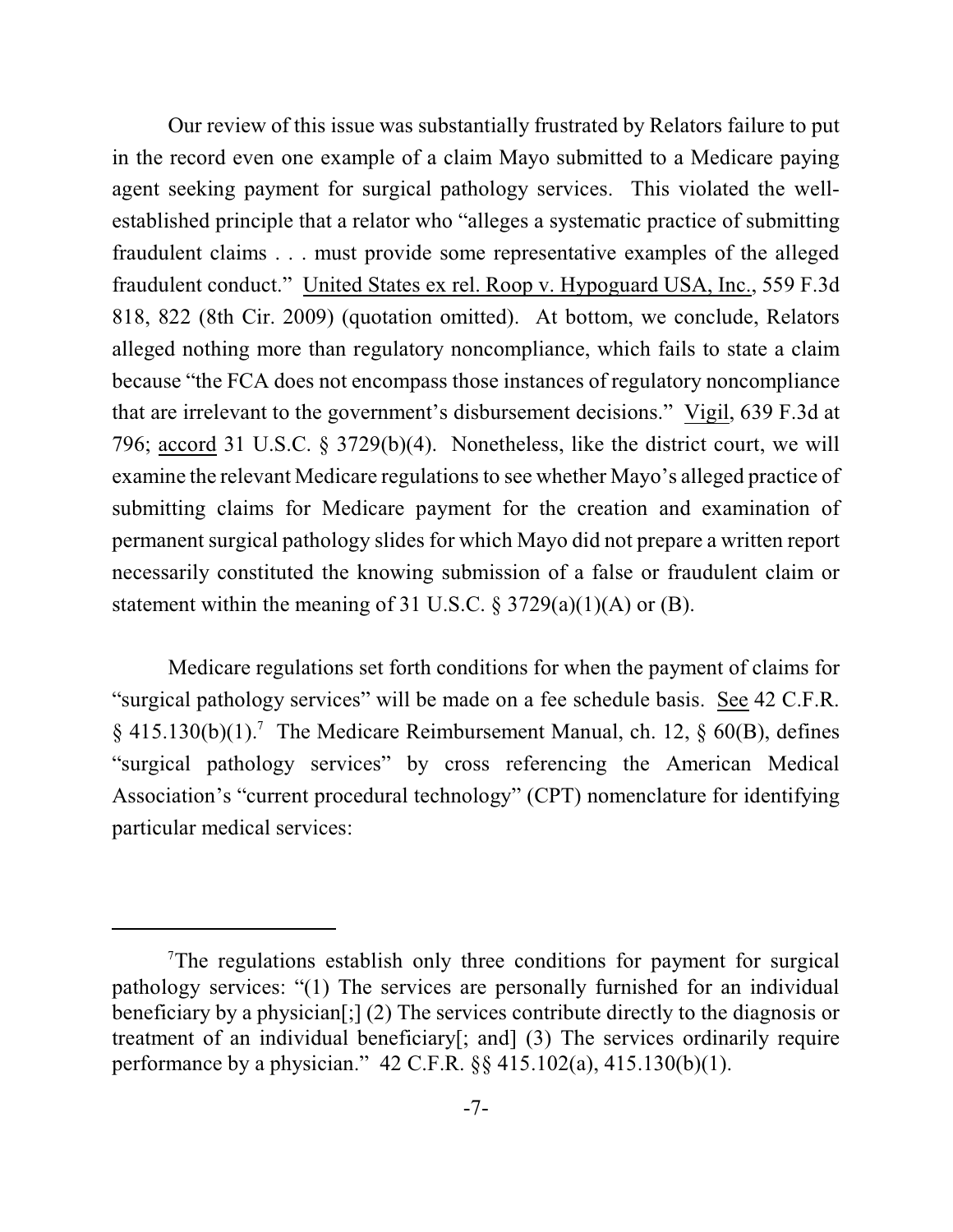Surgical pathology services include the gross and microscopic examination of organ tissue performed by a physician . . . . Surgical pathology services paid under the physician fee schedule are reported under the following CPT codes: 88300, 88302, 88304, 88305, 88307, 88309, 88311, 88312 . . . .

See generally Michelle Abraham, et al., *Current Procedural Technology: Standard Edition* (Am. Med. Assn. ed., 4th ed. 2010) (the "Codebook"). Mayo used CPT codes 88300 through 88309 in billing Medicare for general surgical pathology services. (The remaining codes refer to specialized additional services, for example, using a special dye to stain the slide.) The Codebook states that "Services 88300 through 88309 include accession [accessing the tissue sample], examination, *and reporting*." Codebook at 298 (emphasis added). The Codebook's Introduction defines "reports" as "the work product" of a physician's interpretation. Codebook at xvi.

Relators argue (i) that use of CPT codes in submitting claims for payment by Medicare represents that the services listed in the codes were provided; (ii) that the "reporting" service included in CPT codes 88300 through 88309 means creating a *written* report for each CPT-coded service that is separately billed; and therefore (iii) that Mayo submitted a false or fraudulent claim within the meaning of the FCA each time it billed Medicare for a permanent slide knowing that a written report of the pathologist's examination of *that slide* would not be prepared. Mayo counters that the proper interpretation of these billing codes as incorporated in the Medicare regulations does not require written reports for each slide; "reporting" has a broader meaning, encompassing whatever medium appropriately communicates the pathologist's conclusions. Creating a single written report for each surgical *case*, regardless of the number of CPT-coded slides created and examined, and supplementing that report with oral communications between doctors regarding individual slides and any needed written amendment, satisfies this requirement. Thus, Mayo argues, it made no false or fraudulent statement, material or otherwise.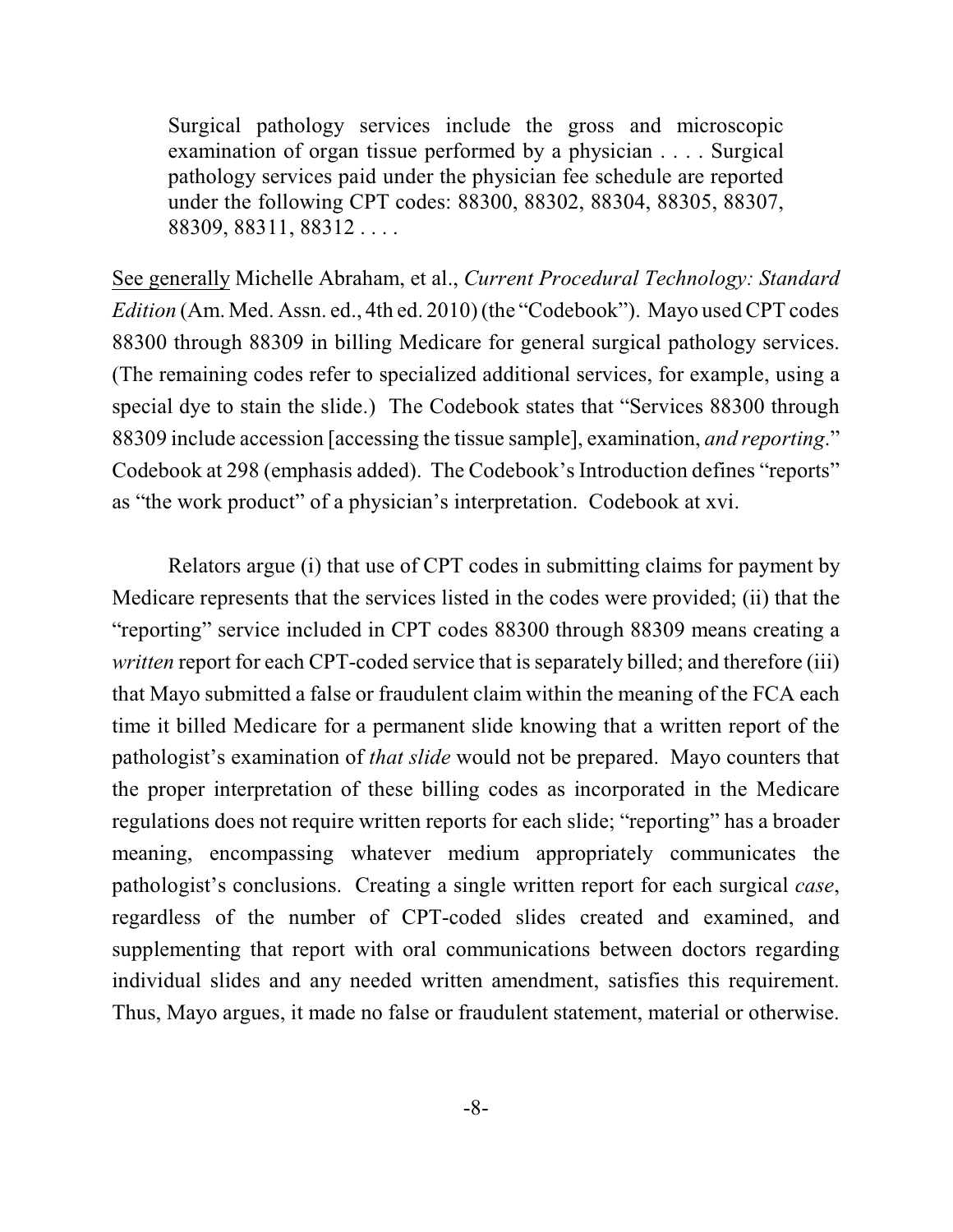We will assume without deciding that Relators are correct in asserting that use of a CPT billing code in submitting a claim for Medicare payment, knowing that the services listed in that code have not been provided, can give rise to "false or fraudulent claim" liability under 31 U.S.C. § 3729(a)(1)(A) or (B).<sup>8</sup> But the elements of an FCA cause of action must still be plausibly alleged. In that regard, we agree with the district court that Relators' claim fell short in numerous respects:

- CPT codes 88300 through 88309 require "reporting" but do not explicitly require a written report for each slide created and examined for a particular surgery. By contrast, the regulation for another category of pathology services, "clinical consultation services," requires that the service "[r]esult in a *written narrative report* included in the beneficiary's medical record."  $42$  C.F.R. §  $415.130(c)(3)$ . This strongly suggests that the regulations do not require a separate written report for each surgical pathology slide.

- Turning to the AMA Codebook, for other CPT codes, such as the code for diagnostic ultrasounds, the Codebook explicitly requires a "*written* report," unlike the general inclusion of "reporting" in the services for codes 88300 through 88309. See Codebook at 365 (emphasis added). This is strong evidence that the Codebook uses the terms "report" and "reporting" broadly; when pathologists are expected to prepare *written* reports, the Codebook makes that requirement explicit.

- Relators submitted no specific evidence that Medicare or paying agents responsible for approving claims for surgical pathology services expect that a separate written report was prepared for each surgical pathology slide that Mayo billed, and no evidence (other than Relators' own interpretation of general

<sup>&</sup>lt;sup>8</sup>The cases Relators cite in support of that assertion did not squarely address this issue.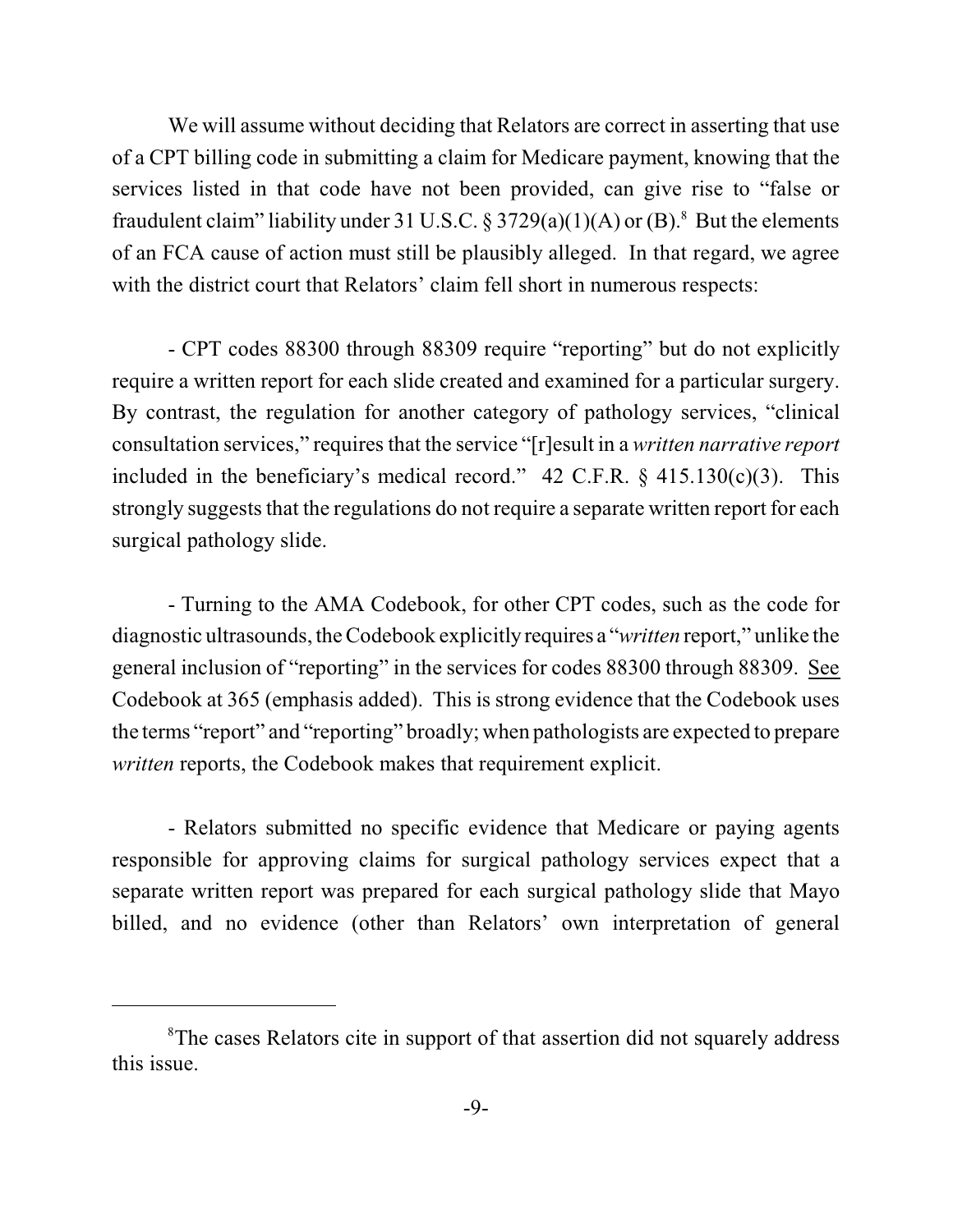authorities) that Medicare considers the existence of a separate written report to be a material condition of paying each separate claim for surgical pathology services.

Turning to extrinsic sources, Relators argue the reporting requirements for laboratory tests performed under Medicare Part B for non-hospital medical care imply that each individual surgical pathology slide must be accompanied by a separate written report. See 42C.F.R. §§ 493.1291, .1273, .1105; 410.32(d). Mayo argues that these regulations govern laboratories performing diagnostic tests, not physicians performing surgical services. In any event, while these regulations seem to require written rather than oral reports, they do not imply that a written report is required *for each slide*. Mayo prepares written pathology reports for each surgical case, which appears to satisfy the requirements of Part 493 as incorporated by § 410.32.

Finally, Relators argue that pathology "reports" must *always* be written as a matter of standard industry practice, pointing to a recommendation published by the College of American Pathologists. See Jeffrey D. Goldsmith, et al. *Reporting Guidelines for Clinical Laboratory Reports in Surgical Pathology*, 132 Archives Pathology & Laboratory Med. 1608 (Oct. 2008). But this is not evidence that Medicare expects written reports for each permanent slide. The authors considered what must be done in every surgical case, not for each individual specimen considered in a surgical case. They recommended that pathology laboratories use exactly the procedure Mayo uses for cases that involve multiple specimens, namely, attaching an addendum to the initial report *if* there are "results of deeper sections or slides" or "results of additional tissue sections." Id. at 1611, Table 8. If anything, the College of American Pathologists recommendation demonstrates what common sense would suggest -- that it is *not* industry practice to incur the expense of a separate report for each slide when the initial report is accurate and complete.

On this record, all Relators have plausibly alleged is their *desire* that the Medicare regulation and CPT Codebook be interpreted to require a separate written